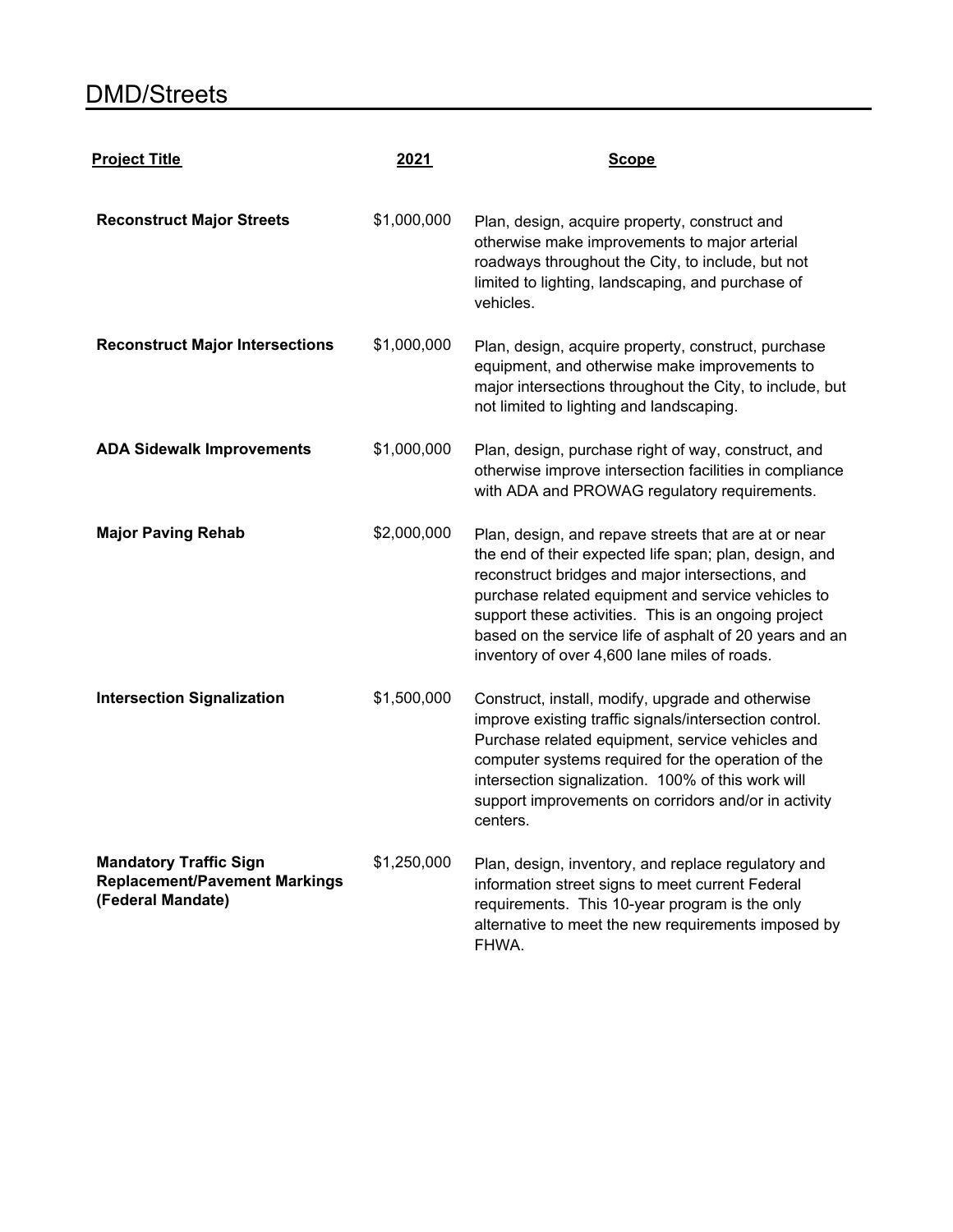| <b>Project Title</b>                                  | 2021        | <b>Scope</b>                                                                                                                                                                                                                                                                                                                                                                                                                       |
|-------------------------------------------------------|-------------|------------------------------------------------------------------------------------------------------------------------------------------------------------------------------------------------------------------------------------------------------------------------------------------------------------------------------------------------------------------------------------------------------------------------------------|
| <b>Bridge Repair</b>                                  | \$700,000   | Plan, design, purchase rights of way, construct,<br>repair, rehab, and reconstruct bridge facilities<br>throughout the City and purchase related equipment.<br>NMDOT provides bridge inspection reports for the<br>City and annual inspections are used to determine<br>program needs.                                                                                                                                             |
| <b>Median and Interstate</b><br>Landscaping           | \$2,590,000 | Plan, design, and construct landscaping and aesthetic<br>improvements on city streets and interstate facilities.<br>This project is expected to continue in subsequent<br>years until all City medians are landscaped. Funding<br>for interstate landscaping leverages 2.5 percent of<br>State DOT roadway projects within the City limits.                                                                                        |
| <b>Advanced Right of Way</b><br><b>Acquisition</b>    | \$800,000   | Purchase rights of way for arterial and collector<br>roadways, as designated in the approved Long Range<br>Major Street Plan, where the early purchase is<br>economically prudent, or where the preservation of<br>right of way for completion of arterial or collector<br>roadways is necessary to ensure development of the<br>major street system.                                                                              |
| <b>Pavement Signs and Markings</b>                    | \$1,250,000 | Plan, design, inventory, and improve and/or<br>implement pavement markings and replace regulatory<br>and informational street signs to meet current Federal<br>requirements. Purchase related equipment and<br>computer systems required to implement<br>requirements.                                                                                                                                                             |
| <b>McMahon Boulevard</b>                              | \$3,000,000 | Plan, design, acquire property, construct and<br>otherwise make improvements to McMahon to<br>complete the roadway section over the Calabacillas<br>Arroyo to include but not limited to curb, gutter, ADA<br>compliant facilities and Complete Streets concepts.                                                                                                                                                                  |
| <b>Replace Street Maintenance</b><br><b>Equipment</b> | \$1,200,000 | Replace equipment associated with street sweeping<br>for air quality and NPDES compliance, unpaved road<br>maintenance including surfacing of dirt roads and<br>repairs due to storm ad shoulder maintenance,<br>concrete repairs including requests for installation of<br>American's with Disabilities Act (ADA) facilities;<br>pavement maintenance including pothole repairs and<br>preparation work for contract maintenance. |